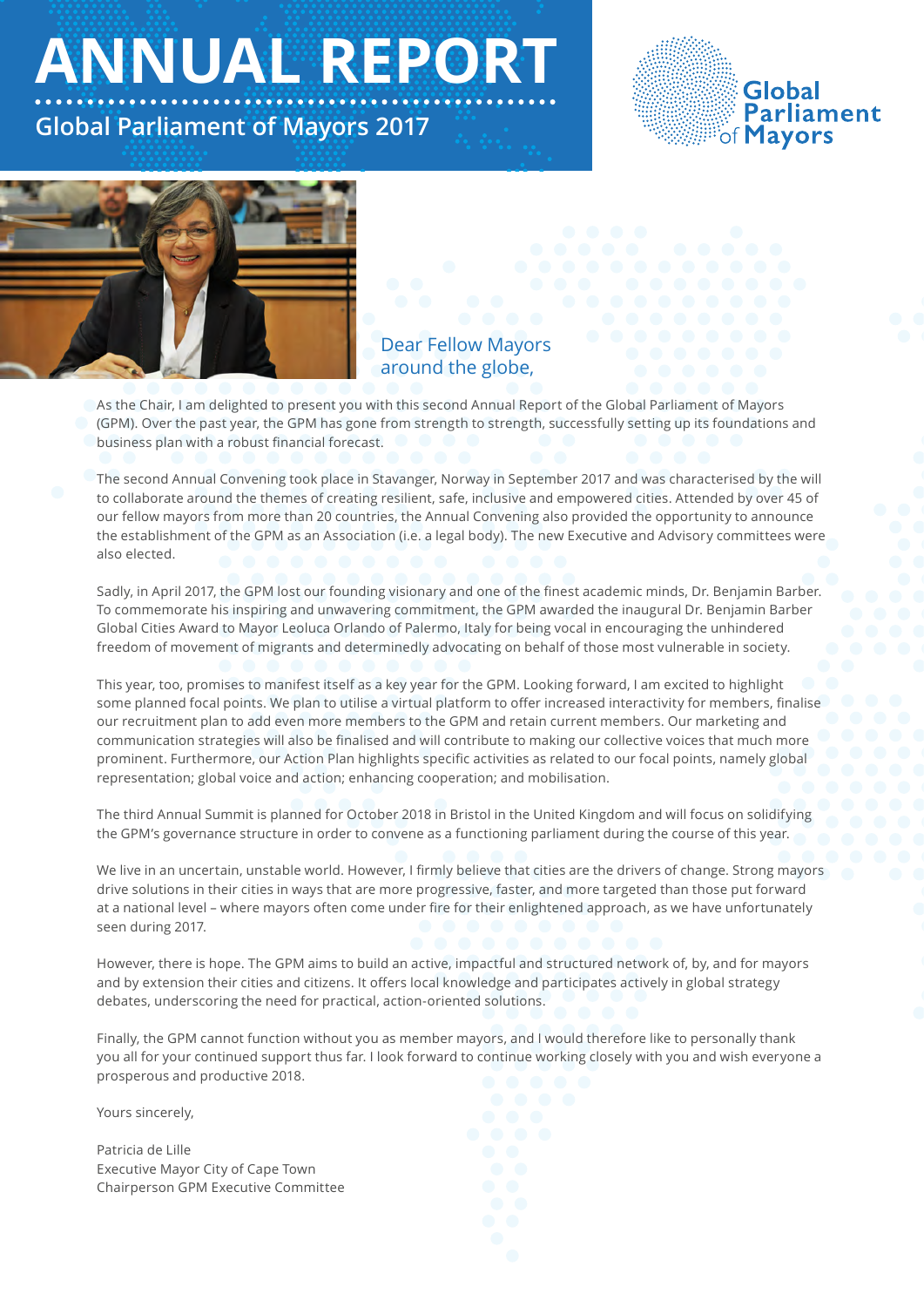## **Annual Convening in Stavanger on 24-26 September 2017**

**Over 45 mayors and deputy mayors from various cities around the globe took part in the second Annual Convening of the GPM in Stavanger, Norway. The mayors emphasised the need to move from policy discussions to tangible and effective actions that can be shared between cities or even carried out in cooperation with one another.** 



The main discussion point was the importance of local and tailored solutions to globally-shared societal challenges. Involving local leaders and communities when planning and implementing global policies is imperative, and many examples were given of the effectiveness of such an approach when compared to national-level solutions. Strong local leadership means faster and targeted solutions that truly serve and benefit citizens, thereby creating resilient, safe, inclusive, and empowered cities.

## **Empowering cities**

Cities have an obligation and a right to act in the interest of its citizens. The GPM is committed to promoting self-governance and the involvement of local governments in the national and international urban development agendas. The GPM stands in solidarity with mayors who defend the rights of their citizens, and condemn the political persecution of these mayors.

## **Actions**

- Develop a charter outlining the minimal competencies and resources required, such as direct channels to engage citizens, for cities to be able to develop and implement policies.
- Leverage the GPM network to establish city-to-city partnerships and encourage the deployment of GPM delegates to cities that require assistance.

## **Inclusive cities**

Maintaining social and territorial cohesion in a globalised world requires a concerted effort to protect human rights, integrate newcomers, and mobilise local populations in an inclusive local democracy. The GPM is committed to resisting gentrification and exclusion, and recognise that mayors have a responsibility in standing against intolerance and xenophobia.

### **Actions**

- Set up a global inclusion fund to help cities with fewer resources, and create city-to-city partnerships.
- Promote policies and practices that enhance intercultural cohesion and understanding, change the narrative around refugees and migrants, and develop an inclusive labour market with economic opportunities for all.







Mayor Frank Cowni



**ANNUIAL** 

CONVENING



![](_page_1_Picture_19.jpeg)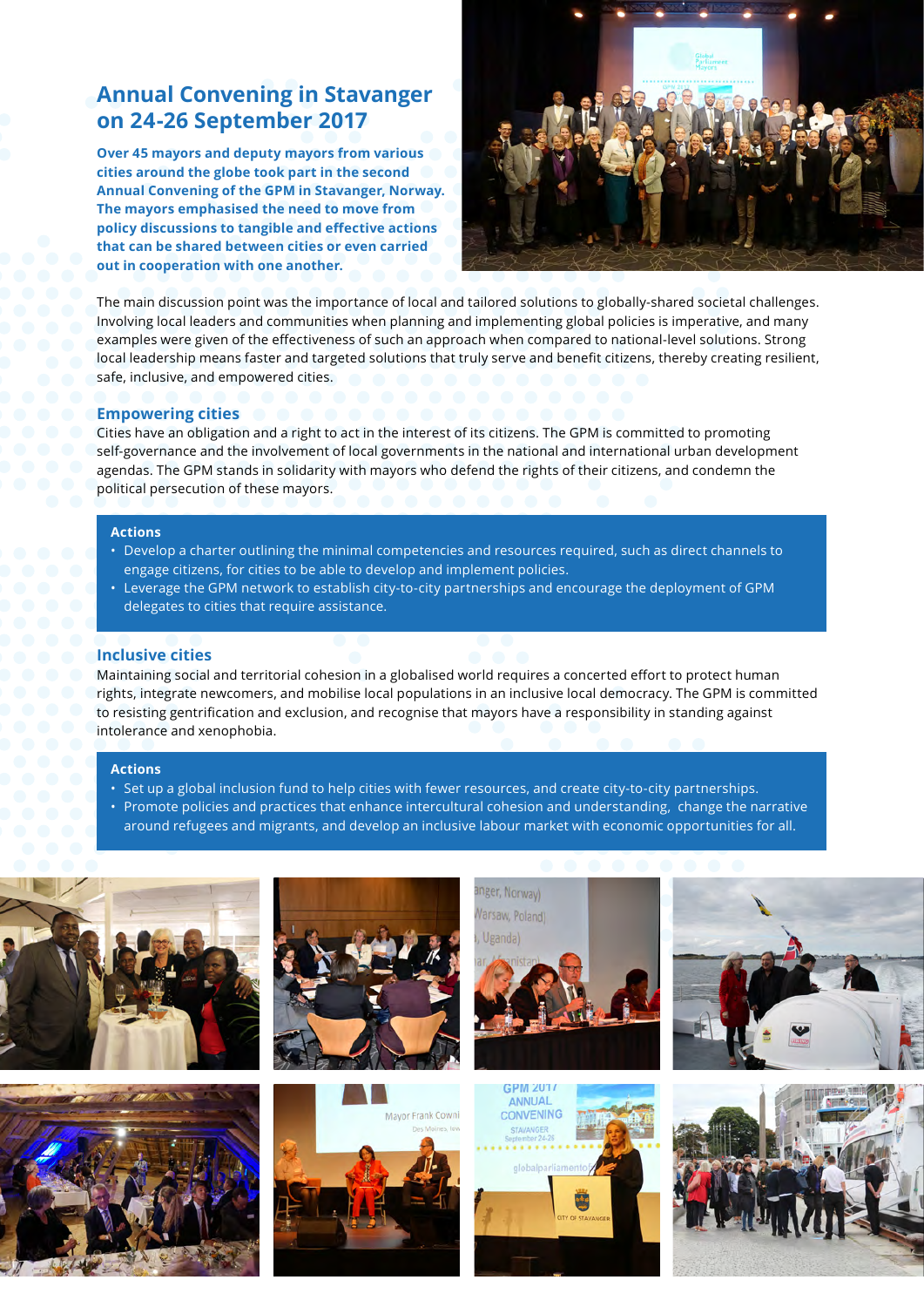## **Safe cities**

The urban security threats faced by cities are vast, ranging from environmental factors such as floods and heat waves to cyber-attacks, organised crime, and terrorism. The GPM is committed to developing inclusive, participatory, and responsive approaches to city safety that are not limited to law enforcement and the criminal justice system.

## **Actions**

- Improve social cohesion through strong community outreach and engagement programs that create channels to excluded groups.
- Advocate for the use of environmental and urban design thinking to make neighbourhoods safer, more open, and ultimately, inclusive.

## **Resilient cities**

Resilient cities are able to survive, adapt, and grow in the face of chronic stresses and acute shocks. The GPM is committed to improving resilience by enacting urban climate policies through a holistic and proactive approach that involves the city's communities. By harnessing the efforts of other networks and creating partnerships between GPM cities, a common purpose is ensured.

## **Actions**

- Implement low-tech solutions that utilise natural urban features in order to improve green infrastructure, transportation and energy utilisation, and waste management.
- Promote a change in the perception of water instead of it being a resource we actively combat, we must find a way to live with it in harmony.

![](_page_2_Picture_10.jpeg)

**Mayor Sagen Helgø of Stavanger, Norway, member of the GPM Executive Committee and host of the GPM Annual Convening 2017:**

*"It was an honour to host the GPM convening 2017 in Stavanger. We debated issues with global importance and presented the Benjamin Barber Award for the first time. I look forward to continuing the work with all politically engaged mayors. Together we can contribute to, and influence global politics. Through GPM, we can learn from each other and lead our cities in a positive direction. Hope to see many of you at the 2018 event in Bristol!"*

# **IN MEMORIAM – Dr. Benjamin Barber**

**Dr. Barber, Founder of the Global Parliament of Mayors passed away on April 24th 2017. In his last weeks, he wrote:** *" Thank you, dear friends, for your leadership in the Global Parliament of Mayors which I believe stands ready to become a governance organisation of great significance that will provide alternatives to nationalist populism and to foolish "America First" or "Russia First" approach to global politics. I know the GPM, under the Chairmanship of Mayor de Lille, is now ready to take giant steps forward and I am very pleased to have that knowledge as I move into the next stage of my care."*

![](_page_2_Picture_15.jpeg)

An internationally renowned author, political theorist and intellectual, Dr. Barber brought an abiding concern for democracy and citizenship to issues of politics, globalisation, culture, and education in America and around the world. From his long and prestigious career, he is best known for his books: Strong Democracy (1984, 20th anniversary edition, 2004), the international best-seller Jihad vs. McWorld (1995) and If Mayors Ruled the World (2014) which gave birth to the concept of the Global Parliament of Mayors. Before he died, he saw the publication of his last book, Cool Cities: Urban Sovereignty and the Fix for Global Warming.

As Founder of the GPM, Dr. Barber will be honoured by annually rewarding the 'Dr. Benjamin Barber Global Cities Award' to an individual or organisation with an outstanding contribution to furthering global urban governance.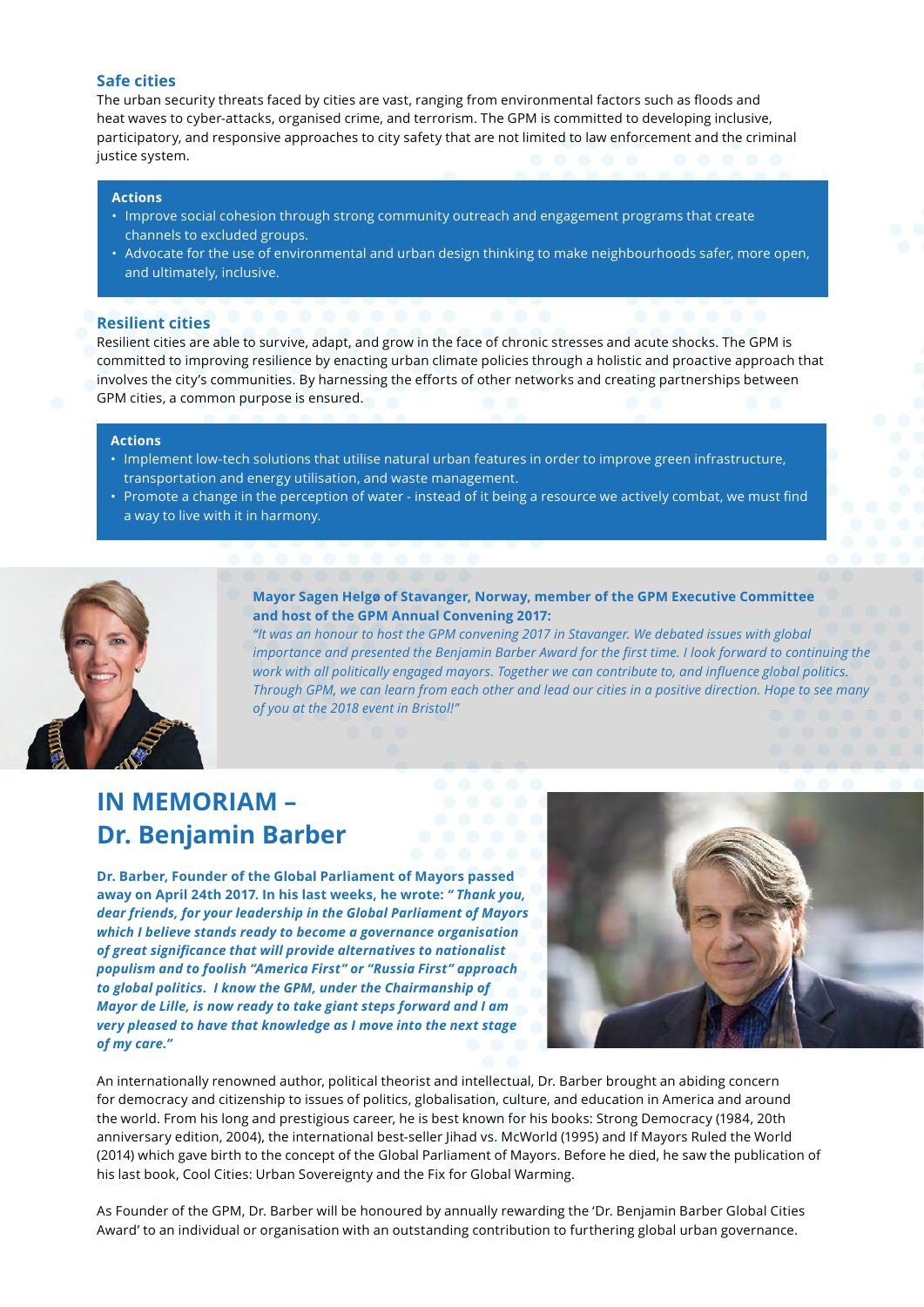# **The Dr. Benjamin Barber Global Cities Award**

During the Annual Convening 2017 Mayor Leoluca Orlando of Palermo, Italy, was the first recipient of the Dr. Benjamin Barber Global Cities Award. He was rewarded for his outstanding actions in advancing citizen rights through his work with refugees arriving in his city.

![](_page_3_Picture_2.jpeg)

## **Criteria:**

- Candidates should offer a progressive voice on urban issues, including in relation to issues of global governance, climate action, migration, and urban safety and security.
- Candidates should have a strong action-oriented record of empowering and engaging city leaders and residents to take action from the global to the metropolitan scale.
- Candidates should be recognised as leaders in their particular area, though the award is open to young professionals in the early stages of their career.
- Candidates ideally will have made some meaningful theoretical contribution to the global cities agenda, preferably with a track record of publications.

![](_page_3_Picture_8.jpeg)

Mayor Orlando: "Benjamin Barber, with his prophetic intuition and his book 'Jihad vs McWorld' foresaw the stress that all national identities now suffer in a globalized world. When, together with professor Barber, we launched the first Interdependence Day on the 4th of July 2002 in Philadelphia, we sent a prophetic message about a world in which we all are interdependent.

In this world, according to the vision of Benjamin Barber, local communities and mayors play a decisive role.

I have had the privilege of representing Palermo since 1985. By taking inspiration from the values of professor Barber, Palermo is now considered the city that has made the deepest cultural change in the last 40 years. Similar changes are seen in other cities due to international and institutional changes.

Palermo, once the capital of mafia, today is even more clearly the Capital of Culture of Rights, welcoming migrants (Charter of Palermo 2015) as human beings. Welcoming without distinction between who was born here and who, for a myriad reasons, has just arrived.

It was a great privilege to receive the first Benjamin Barber Global Cities award. This confirms my appreciation and shared belief for the prophetic ideas and vision of the unforgettable professor Benjamin Barber."

### **Leah Barber, Patron GPM Advisory Committee:**

*"I was deeply honoured to join you in Stavanger to help present this award given in my husband's name and memory; the "Benjamin". The GPM is the culmination of Ben's lifetime of work, and the award is a profound tribute to his vision of interdependence, democracy, and citizenship - a vision that is defined by hope and grounded in a very basic, primal, understanding of the unique value of every human being.*

*It is also beautiful, a work of art that symbolises what he has left to us - inspiration, empowerment, imagination, discipline, dedication, and, of course, humour and a sense of fun. It keeps him with us in our minds, our voices, and in our hearts - and I, on behalf of my whole family, am very grateful that he is remembered in this way."*

![](_page_3_Picture_17.jpeg)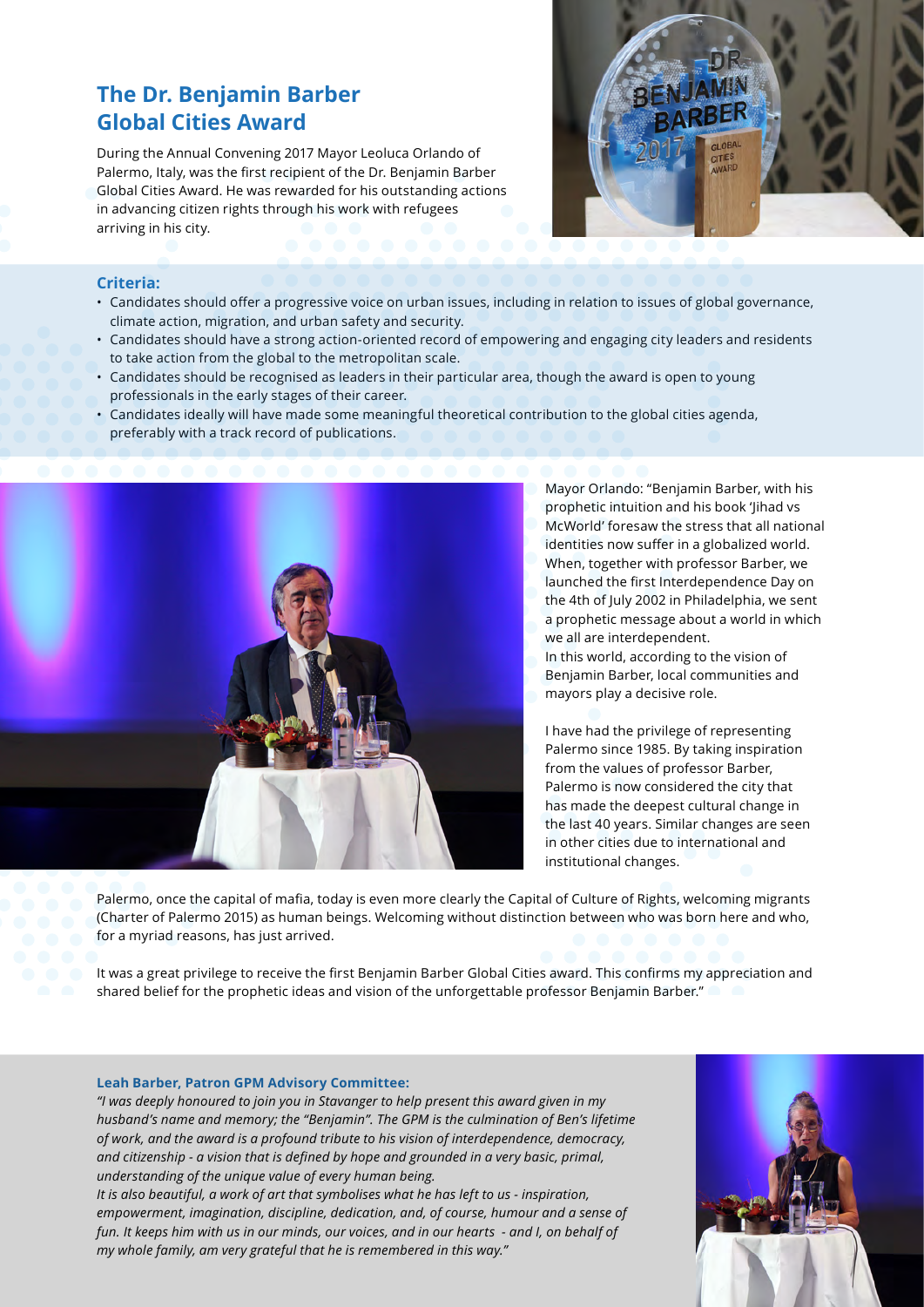# **EVENT PARTICIPATION IN EVENTS 2017**<br>
Mayoral Round Table GPM Strategy Meeting at the Chicago Forum on Global Cities, June 7<br>About 30 mayors and members of the GPM Advisory Committee participated in a Round Table meeting o

## **Mayoral Round Table GPM Strategy Meeting at the Chicago Forum on Global Cities, June 7**

About 30 mayors and members of the GPM Advisory Committee participated in a Round Table meeting on June 7 underlining the importance of the further development of the GPM profile and the role of the knowledge institutes and the research capacities for the GPM.

## **GPM at the Chicago Forum on Global Cities, June 9**

Mayor de Lille represented the GPM as a panel member in a plenary session on 'Globalization 4.0', and made the following statement underlining the importance of involving mayors in decision-making: "The GPM wants to send out a strong message to all multilateral organisations such as the UN and nation states: 'nothing about us without us'. As mayors we are activists, we are the face of the deliverables on a daily basis. Talk to us first before you sign all those agreements that bind all of us." (Logo Chicago Forum on Global Cities opnemen)

## **GPM at the MUFPP, Valencia, Spain, October 19-21**

The GPM attended the MUFPP conference (Pact of Milan Urban Food Policy Pact) to explore how to connect both mayoral networks, strengthen initiatives and share the enormous potential of mayors around the world.

# **GPM statements 2017**

*GPM published several statements in 2017:*

| 3 June     | GPM committed to meeting targets COP21                                                        |
|------------|-----------------------------------------------------------------------------------------------|
|            | 22 September GPM stands in solidarity with the Mayor of El Hatillo Caracas, Venezuela         |
|            | 14 November GPM stands in solidarity with targets COP23                                       |
|            | 27 November GPM calls for moratorium on death penalty in cities                               |
| 4 December | GPM calls for protection and empowerment of migrant children (published together with UNICEF) |
| 6 December | GPM supports cities advocating for the UN Global Compact on climate change and migration      |

*In the media:*

- **Cities Are Stepping up on Climate Action as Nation States Fall to the Wayside** (graag in de titel de link plaatsen naar https://globalparliamentofmayors.org/cities-stepping-climate-action-nation-states-fall-wayside/); by Sheila Foster, professor of law at Georgetown University, and Robert Muggah, co-founder of the Igarapé Institute and SecDev Group, both members of the GPM Advisory Committee. Article published on the website of Chicago Forum for Global Cities, November 7, 2017
- **Time for Cities to Step Up to the Challenge of Climate Change** (link opnemen: https:// globalparliamentofmayors.org/time-cities-step-challenge-climate-change/, by Robert Muggah. Article published on the website of the World Economic Forum, November 12, 2017
- **Technology will aid cities fight climate change** (link opnemen https://globalparliamentofmayors.org/ technology-will-aid-cities-fight-climate-change/), by Robert Muggah, November 12, 2017
- **Heat map published with movement of millions of migrants across Europe of the past 15 years** (link naar https://globalparliamentofmayors.org/heat-map-published-movement-millions-migrants-across-europe-past-15-years/), developed by Igarapé Institute and SecDev Group. Article 'Astonishing map shows the movement of millions of migrants across Europe in past 15 years amid 'unprecedented' refugee crisis fueled by terror and conflict in the Middle East' published in Daily Mail, UK, November 4, 2017

For more articles: https://globalparliamentofmayors.org/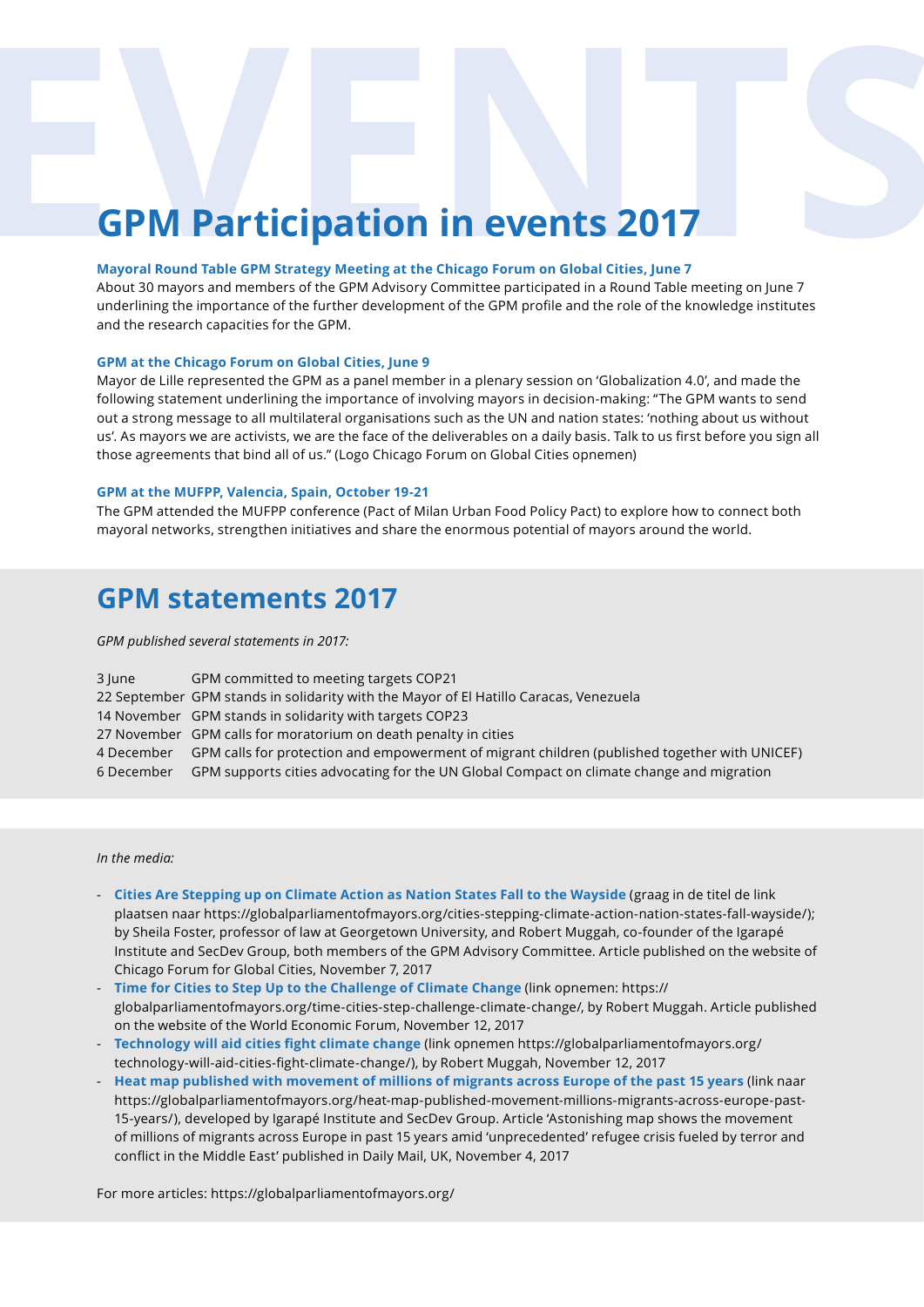# The GPM **participation in events 2018**<br>The GPM will be represented at several events in 2018. We hope many of you will be able to join us at these events.<br>For more information, please contact the GPM secretariat.

The GPM will be represented at several events in 2018. We hope many of you will be able to join us at these events. For more information, please contact the GPM secretariat.

## 9-13 February **World Urban Forum (WUF) in Kuala Lumpur**

![](_page_5_Picture_3.jpeg)

2-6 May **Mayors Summit Joint declaration with International Cities of Refuge Network (ICORN),** city of Malmø

![](_page_5_Picture_5.jpeg)

INTERNATIONAL CITIES OF REFUGE NETWORK

## 6-8 June **Chicago Forum on Global Cities**

ᠾᡃᠾ᠘ᡫᢧᠾᠴᡪᡌ᠘ᠾᡙ THE CHICAGO FORUM on GLOBAL CITIES

![](_page_5_Picture_9.jpeg)

## **GPM Annual Summit 2018**

The Annual Summit 2018 will bring global city leaders in addition to international experts together to discuss key global challenges at a local level and city leadership. GPM mayors and likewise minded mayors are invited to the three-day's event. Only GPM members will be able to take part of the GPM General Meeting and decision-making sessions.

## **Register now!**

The Mayors Summit will take place in Bristol (UK), from October 21-23. You will find the registration form and information on the hotel accommodation in Bristol on https://globalparliamentofmayors.org/annual-summit-2018/